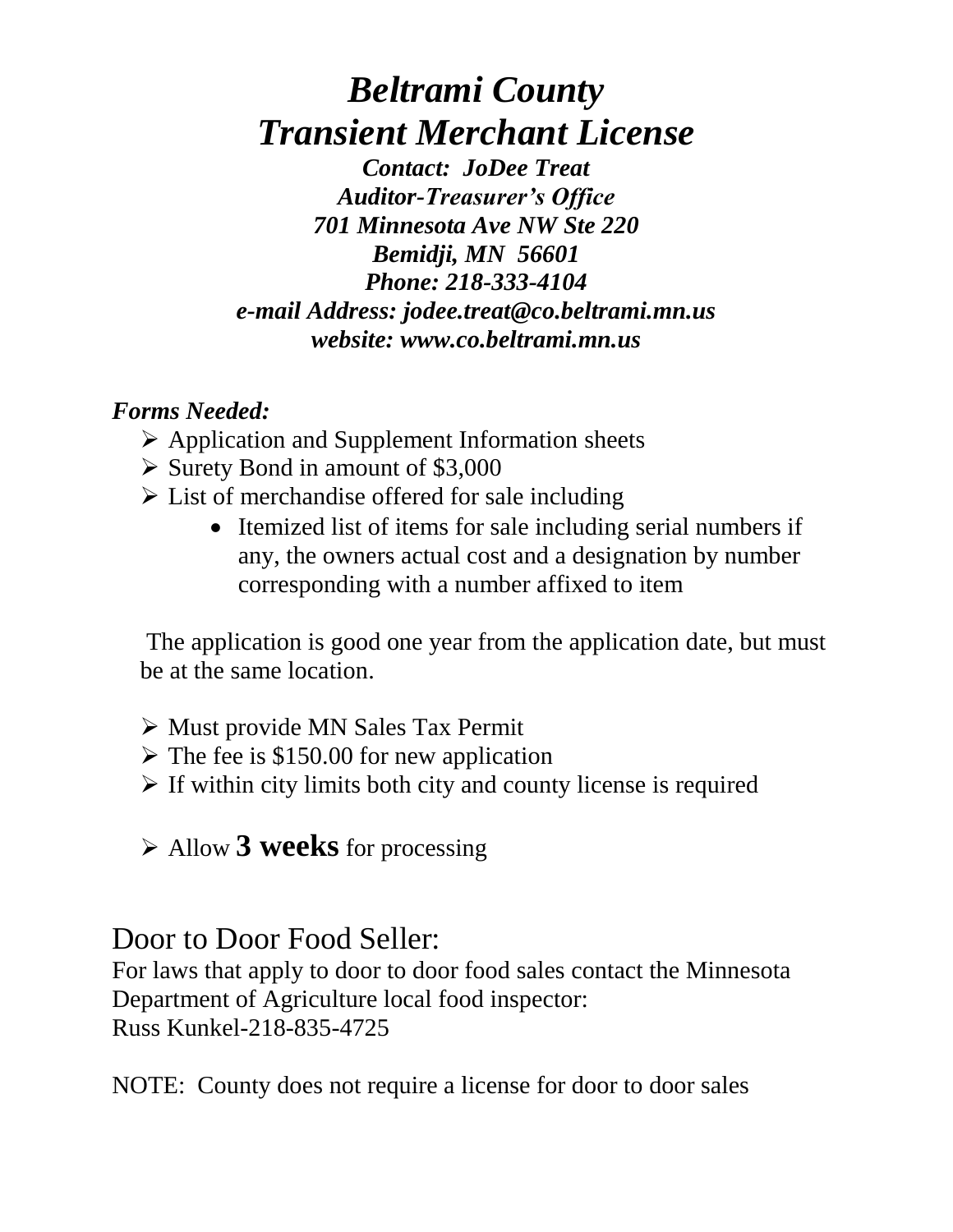#### Application for Transient Merchants License

To the county Auditor-Treasurer of Beltrami County, State of Minnesota For the purpose of securing a license to engage in, do and transact business under the provisions of M.S.A. Section 329.11 within the County of Beltrami and State of Minnesota, for and during the term commencing on \_\_\_\_\_\_\_\_\_\_\_\_\_\_\_\_ and terminating on \_\_\_\_\_\_\_\_\_\_\_\_\_\_\_ the undersigned respectfully makes application for such license, and submits the following statement of facts as provided by law:

- 1. Name of Applicant:
- 2. Place(s) of residence for the prior two year period:
- 3. Business address(es) for the prior two year period:
- 4. Type of business engaged in for previous two years:
- 5. Name and address of Acutioneer(s) who will conduct sale:
- 6. Proposed place of business:
- 7. Kind of business proposed to be conducted:
- 8. Length of time for which applicant desires to do business:
- 9. That hereto attached is and itemized list to be offered for sale:
- 10. That \_he has paid any personal property taxes payable by h\_, pursuant to Minnesota Statutes 1949, Sections 288.01 to 288.03, as shown by the county treasurer's receipt presented herewith.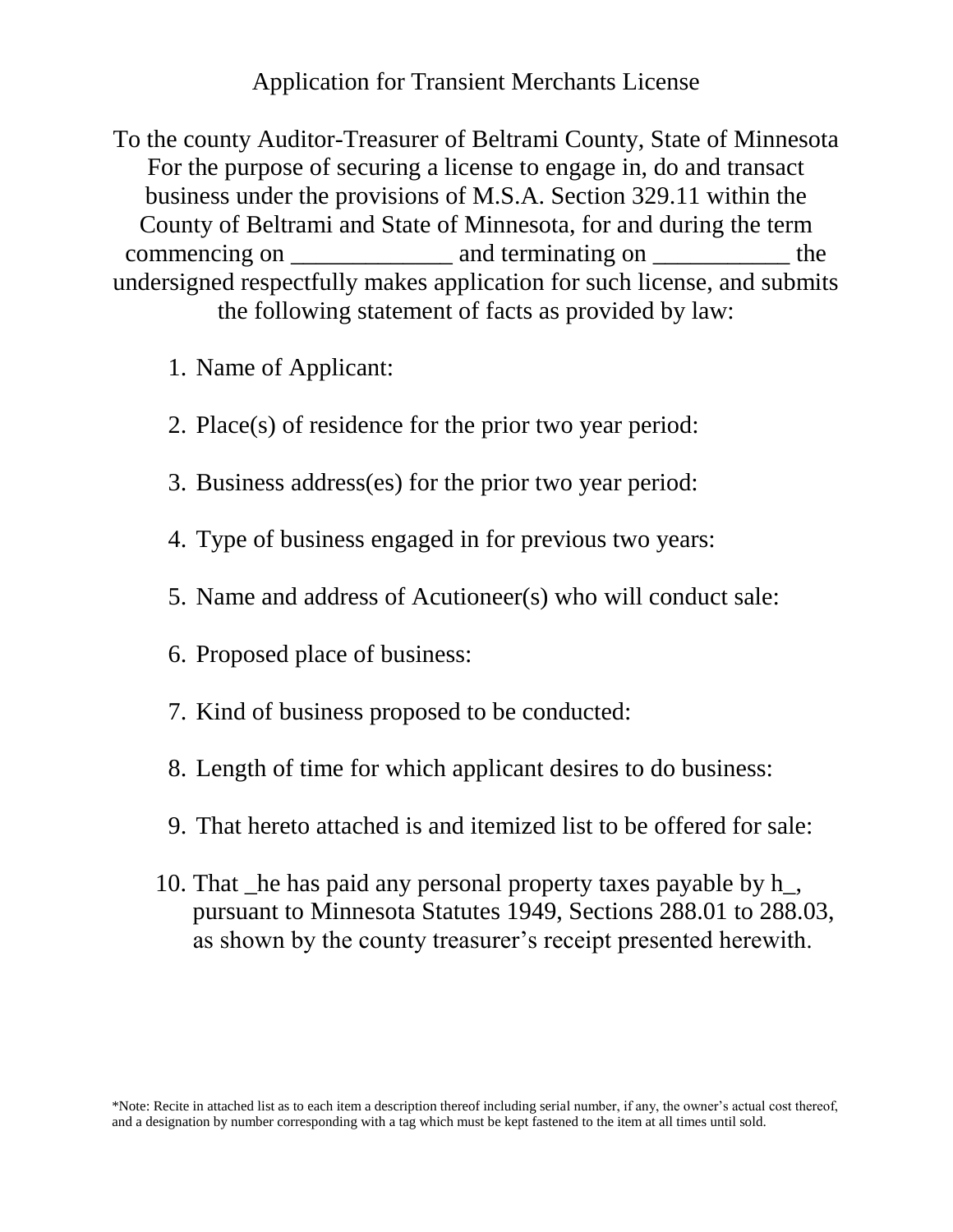- 1. That \_he has given bond to the county, approved by the treasurer, conditioned as required by law, the treasurer's receipt therefore being hereto annexed.
- 2. That \_he has paid into the County treasury the sum of one hundred and fifty dollars license fee as shown by the County treasurer's receipt presented herewith.

Wherefore, applicant requests that a transient merchant's license be issued to h\_ in conformity with the laws in such case, made and provided.

Appointment of County Auditor-Treasurer as Agent

The undersigned does hereby constitute and appoint Kay Mack County Auditor-Treasurer of Beltrami County, Minnesota, and her successor or successors in office, h agent and attorney to accept service of process and upon whom service of process may be had in any action to which \_he is a party arising out of the sale of merchandise for which the license referred to in the preceding application is sought, and service on said agent shall be taken and held as a personal service. The appointment shall be and continue in force until all causes of action arising out of such sale shall be barred by the stature of limitations.

| Dated              |           |  |
|--------------------|-----------|--|
|                    | Applicant |  |
| Notarized this day | വ         |  |